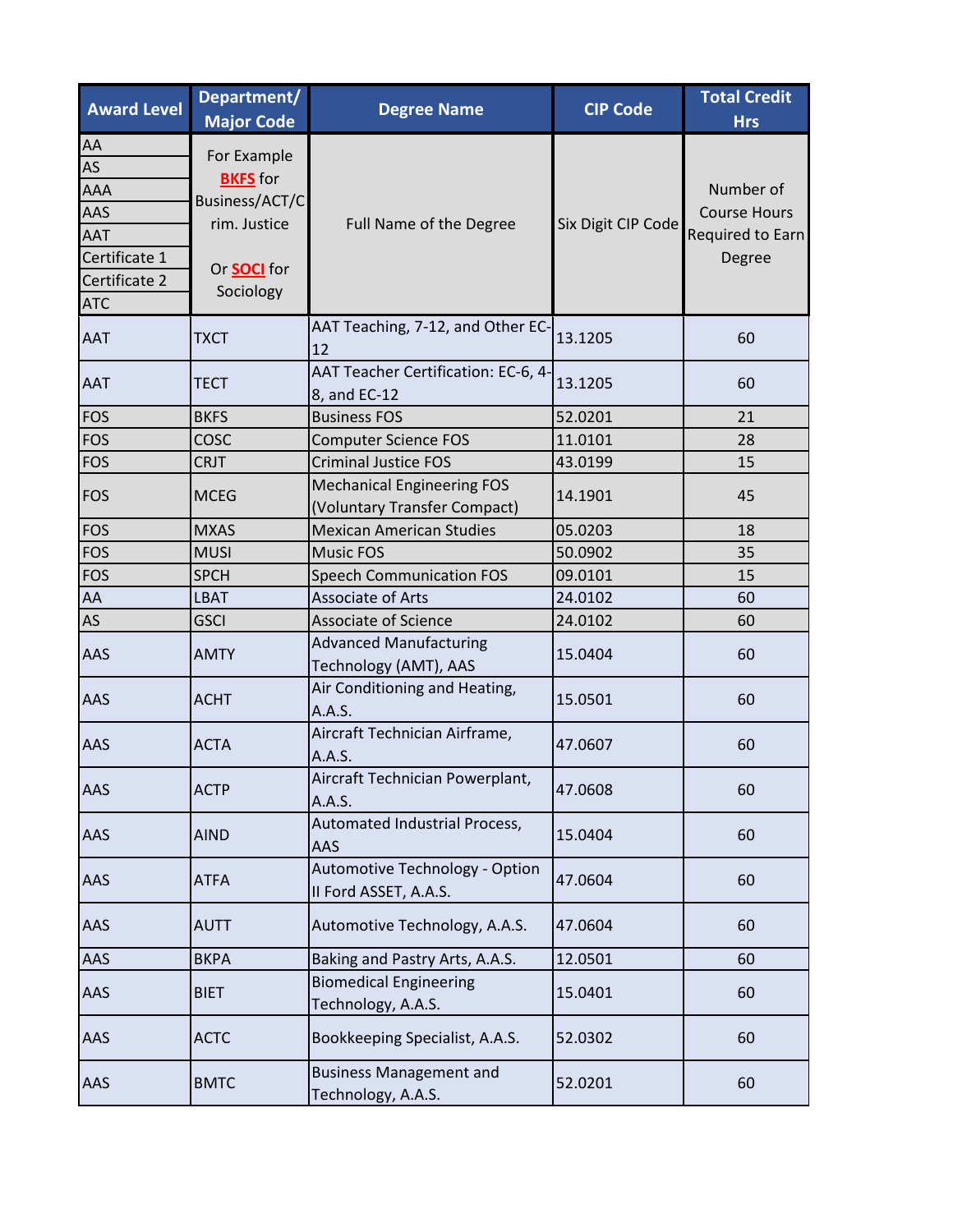| AAS        | <b>CNCM</b> | CNC Manufacturing Technician,<br>A.A.S.                                           | 48.0501 | 60 |
|------------|-------------|-----------------------------------------------------------------------------------|---------|----|
| <b>AAS</b> | <b>CRFT</b> | Collision/Refinishing Technician,<br>A.A.S.                                       | 47.0603 | 60 |
| AAS        | <b>RFTC</b> | <b>Commercial and Industrial</b><br>Refrigeration Technology, A.A.S.              | 15.0501 | 60 |
| AAS        | <b>CMMT</b> | <b>Computer Maintenance</b><br>Technology, A.A.S.                                 | 15.1202 | 60 |
| <b>AAS</b> | <b>CMCS</b> | Computer Maintenance with<br>Cisco Specialization, A.A.S.                         | 11.1002 | 60 |
| AAS        | <b>CBMG</b> | <b>Construction Business</b><br>Management, A.A.S.                                | 52.0201 | 60 |
| AAS        | <b>COTE</b> | Construction Technology, A.A.S.                                                   | 15.1001 | 60 |
| AAS        | <b>CULA</b> | Culinary Arts, A.A.S.                                                             | 12.0503 | 60 |
| AAS        | <b>DGMS</b> | Diagnostic Medical Sonography,<br>A.A.S.                                          | 51.0910 | 64 |
| AAS        | <b>DCET</b> | <b>Diesel Construction Equipment</b><br>Technician, A.A.S.                        | 47.0605 | 60 |
| AAS        | <b>DHET</b> | Diesel/Light to Heavy Truck<br>Technology A.A.S                                   | 47.0605 | 60 |
| AAS        | <b>ECST</b> | Early Childhood and Family<br>Studies, A.A.S.                                     | 19.0706 | 60 |
| AAS        | <b>ELET</b> | Electrical Trades, A.A.S.                                                         | 46.0302 | 60 |
| <b>AAS</b> | <b>AUTT</b> | <b>General Motors Automotive</b><br>Service Educational Program<br>(ASEP), A.A.S. | 47.0604 | 60 |
| AAS        | <b>HITC</b> | Health Information Technology,<br>A.A.S.                                          | 51.0707 | 60 |
| AAS        | HOMG        | Hospitality Management, A.A.S.                                                    | 52.0903 | 60 |
| AAS        | <b>HMGT</b> | Hotel Management, A.A.S.                                                          | 52.0904 | 60 |
| AAS        | <b>ISAC</b> | <b>Information Technology</b><br>Cybersecurity Specialist, A.A.S.                 | 11.0901 | 60 |
| AAS        | <b>NADN</b> | <b>Information Technology Network</b><br>Administrator, A.A.S.                    | 11.1002 | 60 |
| AAS        | <b>ICAR</b> | <b>Invasive Cardiovascular</b><br>Technology, A.A.S.                              | 51.0901 | 60 |
| AAS        | <b>MFOT</b> | <b>Manufacturing Operations</b><br>Technician, A.A.S.                             | 48.0501 | 60 |
| AAS        | <b>MDLT</b> | Medical Laboratory Technician,<br>A.A.S.                                          | 51.1004 | 60 |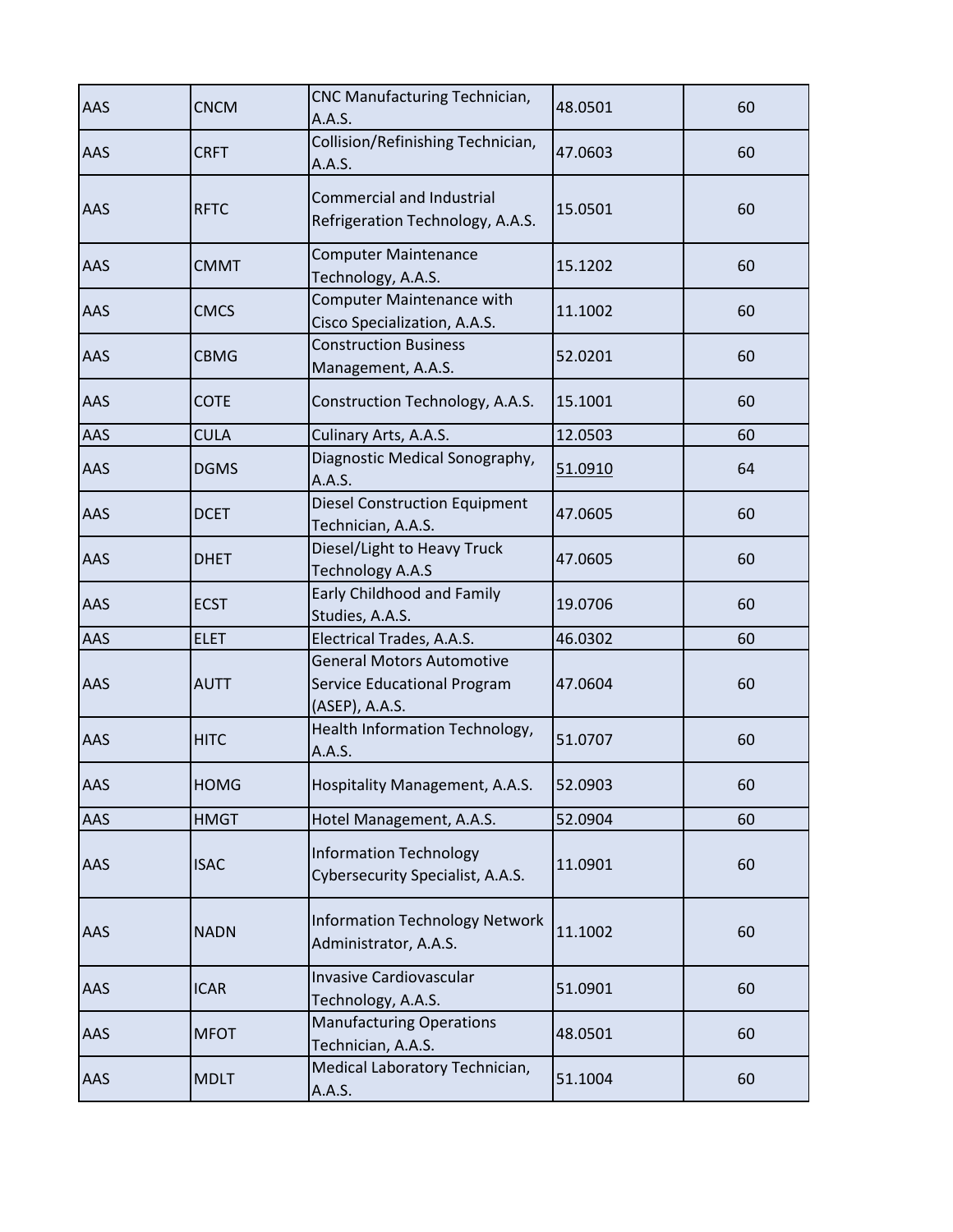| AAS           | <b>NRCM</b> | Nursing: Career Mobility - LVN to<br>RN, AAS/ Military to RN, AAS               | 51.3801 | 60 |
|---------------|-------------|---------------------------------------------------------------------------------|---------|----|
| AAS           | <b>OTAS</b> | Occupational Therapy Assistant,<br>A.A.S.                                       | 51.0803 | 60 |
| AAS           | <b>ADOT</b> | Office Systems Technology, A.A.S.                                               | 52.0401 | 60 |
| AAS           | <b>PTAS</b> | Physical Therapist Assistant,<br>A.A.S.                                         | 51.0806 | 65 |
| AAS           | <b>PGAE</b> | <b>Power Generation and</b><br>Alternative Energy A.A.S.                        | 15.0404 | 60 |
| AAS           | <b>RDTC</b> | Radiography Technologist, A.A.S.                                                | 51.0911 | 64 |
| AAS           | <b>RSPT</b> | Respiratory Care Technology,<br>A.A.S.                                          | 51.0908 | 66 |
| AAS           | <b>REST</b> | Restaurant Management, A.A.S.                                                   | 12.0504 | 60 |
| AAS           | <b>SGTC</b> | Surgical Technology A.A.S.                                                      | 51.0909 | 60 |
| AAS           | <b>OPTS</b> | Vision Care Technology, A.A.S.                                                  | 51.1802 | 60 |
| AAS           | <b>WMDV</b> | Web and Mobile Developer,<br>A.A.S.                                             | 11.0201 | 60 |
| AAS           | <b>WWTC</b> | Welder/Welding Technologist,<br>A.A.S.                                          | 48.0508 | 60 |
| Certificate 2 | <b>ACTA</b> | Aircraft Mechanic Airframe Level<br>2 Certificate                               | 47.0607 | 45 |
| Certificate 2 | <b>ACTP</b> | Aircraft Mechanic Powerplant<br>Level 2 Certificate                             | 47.0608 | 45 |
| Certificate 2 | <b>ECST</b> | Early Childhood and Family<br>Studies Level 2 Certificate                       | 19.0706 | 30 |
| Certificate 2 | <b>HLTC</b> | Histologic Technician Level 2<br>Certificate                                    | 51.1008 | 45 |
| Certificate 2 | <b>PGAE</b> | <b>Power Generation and</b><br><b>Alternative Energy Level 2</b><br>Certificate | 15.0404 | 42 |
| Certificate 2 | <b>VNRS</b> | <b>Vocational Nursing Level 2</b><br>Certificate                                | 51.3901 | 47 |
| Certificate 1 | <b>DEMR</b> | <b>Advanced Diesel Heavy</b><br>Equipment Level 1 Certificate                   | 47.0605 | 33 |
| Certificate 1 | <b>ACST</b> | Aircraft Structures Mechanic<br>Level 1 Certificate                             | 47.0607 | 32 |
| Certificate 1 | <b>ACTM</b> | Aircraft Turbine Mechanic Level 1<br>Certificate                                | 47.0608 | 33 |
| Certificate 1 | <b>BKPA</b> | <b>Artisan Breads &amp; Specialty</b><br>Desserts Level 1 Certificate           | 12.0501 | 20 |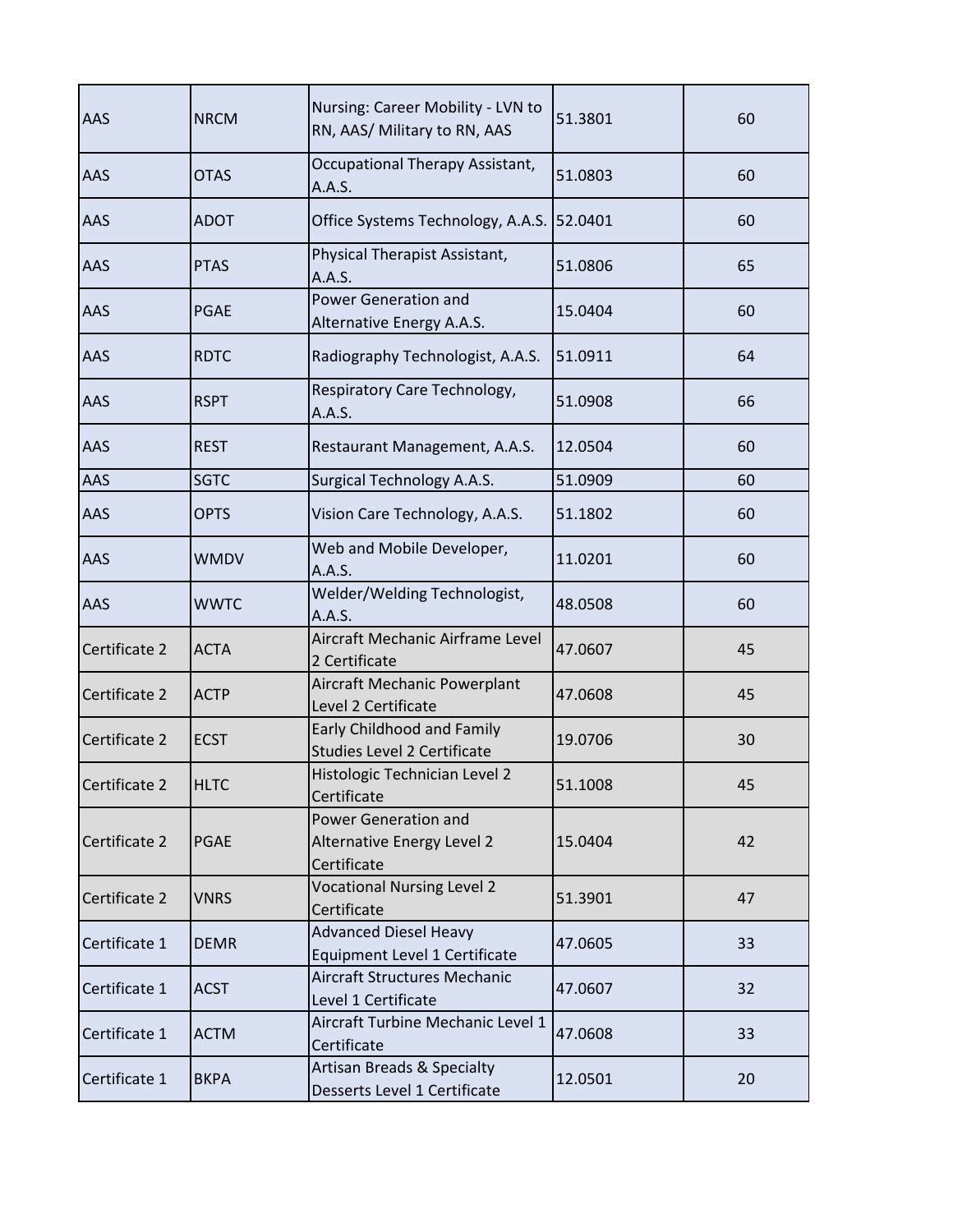| Certificate 1 | <b>HACS</b> | Automotive Heating and Air<br>Conditioning Specialist Level 1<br>Certificate                    | 47.0604 | 18 |
|---------------|-------------|-------------------------------------------------------------------------------------------------|---------|----|
| Certificate 1 | <b>PERF</b> | <b>Automotive Performance</b><br>Specialist Level 1 Certificate                                 | 47.0604 | 18 |
| Certificate 1 | <b>AUTT</b> | Automotive Technology Level 1<br>Certificate                                                    | 47.0604 | 29 |
| Certificate 1 | <b>BKPR</b> | <b>Baking Principles Level 1</b><br>Certificate                                                 | 12.0503 | 20 |
| Certificate 1 | <b>AFBS</b> | <b>Brake and Front End Specialist</b><br>Level 1 Certificate                                    | 47.0604 | 18 |
| Certificate 1 | <b>BKPA</b> | Cake Decorating Level 1<br>Certificate                                                          | 12.0501 | 18 |
| Certificate 1 | <b>CTRM</b> | Catering Management Level 1<br>Certificate                                                      | 12.0504 | 27 |
| Certificate 1 | <b>BKPA</b> | <b>Chocolates and Plated Desserts</b><br>Level 1 Certificate                                    | 12.0501 | 20 |
| Certificate 1 | <b>CSSN</b> | Cisco Systems Networking Level 1<br>Certificate                                                 | 15.1202 | 16 |
| Certificate 1 | <b>CNCO</b> | CNC Operator Level 1 Certificate                                                                | 48.0511 | 33 |
| Certificate 1 | <b>CLTH</b> | <b>Collision Technology Level 1</b><br>Certificate                                              | 47.0603 | 33 |
| Certificate 1 | <b>CMCS</b> | Computer Maintenance with<br><b>Cisco Specialization Level 1</b><br>Certificate                 | 11.1002 | 23 |
| Certificate 1 | <b>COTE</b> | Construction Technology Level 1<br>Certificate                                                  | 15.1001 | 33 |
| Certificate 1 | <b>CULS</b> | <b>Culinary Studies Level 1</b><br>Certificate                                                  | 15.0503 | 20 |
| Certificate 1 | <b>DHSE</b> | Diesel Heavy Equipment Level 1<br>Certificate                                                   | 47.0605 | 16 |
| Certificate 1 | <b>DHET</b> | Diesel/Light to Heavy Truck<br>Technology Brake and Front End<br>Specialist Level 1 Certificate | 47.0605 | 34 |
| Certificate 1 | <b>DHET</b> | Diesel/Light to Heavy Truck<br>Technology Level 1 Certificate                                   | 47.0605 | 34 |
| Certificate 1 | <b>ELET</b> | <b>Electrical Trades Level 1</b><br>Certificate                                                 | 46.0302 | 24 |
| Certificate 1 | <b>FMLR</b> | Ford Maintenance and Light-Duty<br>Repair Level 1 Certificate                                   | 47.0604 | 24 |
| Certificate 1 | <b>GMAP</b> | <b>GM Light Maintenance Repair</b><br>Level 1 Certificate                                       | 47.0604 | 24 |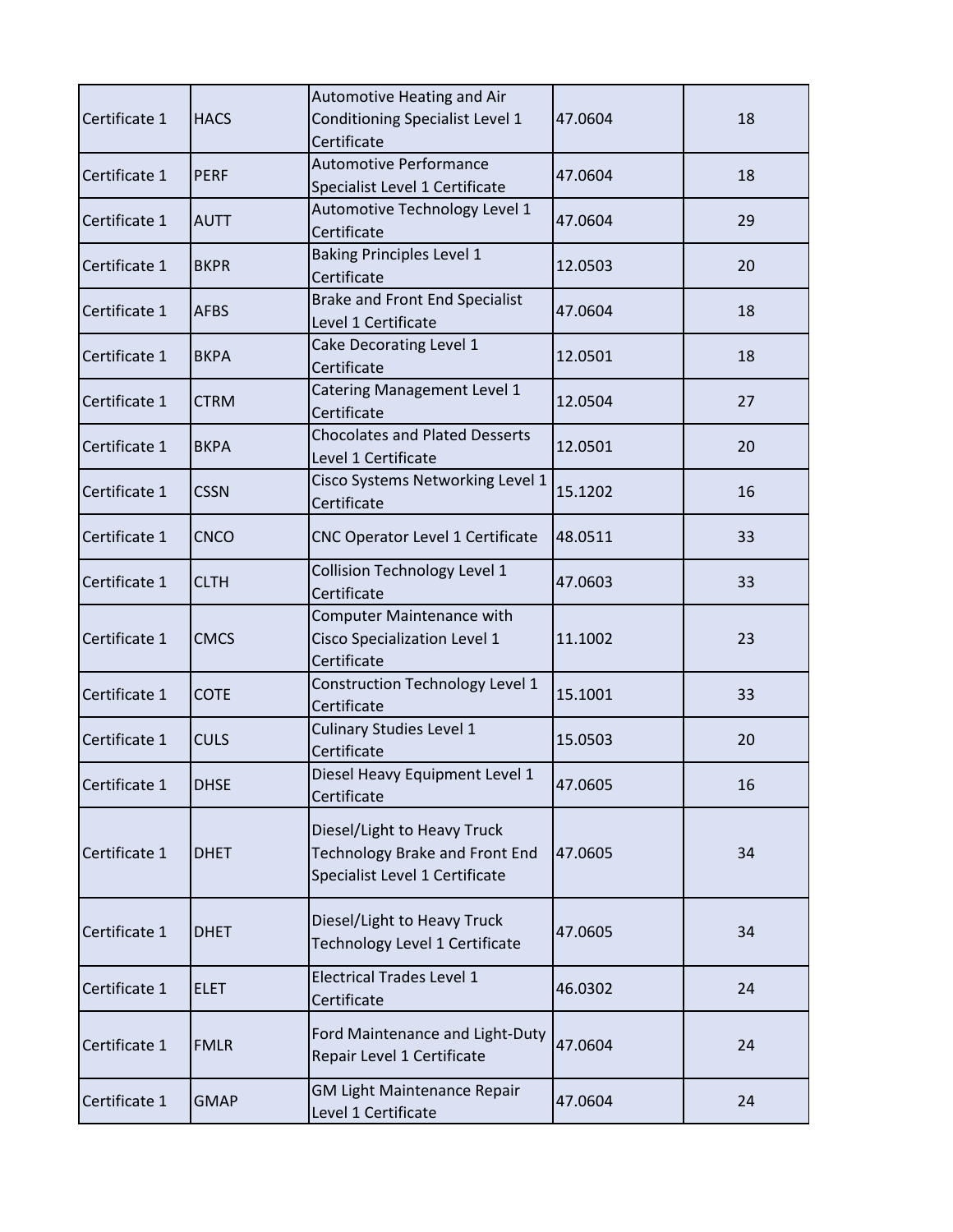| Certificate 1 | <b>HMGF</b> | <b>Hospitality Management</b><br><b>Fundamentals Level I Certificate</b>                | 52.0904 | 29 |
|---------------|-------------|-----------------------------------------------------------------------------------------|---------|----|
| Certificate 1 | <b>HLSP</b> | <b>Hotel Limited Service Property</b><br>Management Level 1 Certificate                 | 52.0904 | 30 |
| Certificate 1 | <b>HLSP</b> | Hotel Rooms Division Level 1<br>Certificate                                             | 52.0904 | 18 |
| Certificate 1 | <b>IMNT</b> | Pending Sept. 1 Implementation-<br>Industrial Maintenance Level 1<br>Certificate        | 15.0404 | 16 |
| Certificate 1 | <b>IGGW</b> | Inert Gas GTAW/GMAW Welder<br>(MSGW) Level 1 Certificate                                | 48.0508 | 30 |
| Certificate 1 | <b>ISAC</b> | <b>Information Technology</b><br><b>Cybersecurity Specialist Level I</b><br>Certificate | 11.1003 | 28 |
| Certificate 1 | <b>MOMM</b> | <b>Manufacturing Operations</b><br>Maintenance Mechanic Level 1<br>Certificate          | 48.0501 | 31 |
| Certificate 1 | <b>MFOT</b> | Manufacturing Skills Trade Helper<br>Level 1 Certificate                                | 48.0501 | 15 |
| Certificate 1 | <b>MCSE</b> | MCSE: Server Infrastructure Level<br>1 Certificate                                      | 11.0901 | 18 |
| Certificate 1 | <b>NACH</b> | Nurse Aide for Health Care                                                              | 51.3902 | 10 |
| Certificate 1 | <b>MOSP</b> | <b>Office Applications Specialist</b><br>(OAS) Level 1 Certificate                      | 52.0401 | 33 |
| Certificate 1 | <b>PCLK</b> | Payroll Specialist Level 1<br>Certificate                                               | 52.0302 | 24 |
| Certificate 1 | <b>PLMB</b> | Plumber's Helper Level 1<br>Certificate                                                 | 46.0502 | 23 |
| Certificate 1 | <b>PLMT</b> | Plumbing Trades Level 1<br>Certificate                                                  | 46.0502 | 39 |
| Certificate 1 | <b>HLSP</b> | Principles of Hotel Food and<br>Beverage Management Level 1<br>Certificate              | 52.0904 | 21 |
| Certificate 1 | <b>PTOM</b> | Production Tool Operator /<br>Maintenance Assistant Level 1<br>Certificate              | 48.0501 | 34 |
| Certificate 1 | <b>REFT</b> | Refinishing Technology Level 1<br>Certificate                                           | 47.0603 | 31 |
| Certificate 1 | <b>RFTC</b> | Refrigeration Level 1 Certificate                                                       | 15.0501 | 24 |
| Certificate 1 | <b>ACHT</b> | <b>Residential Air Conditioning</b><br>Installation Level 1 Certificate                 | 15.0501 | 24 |